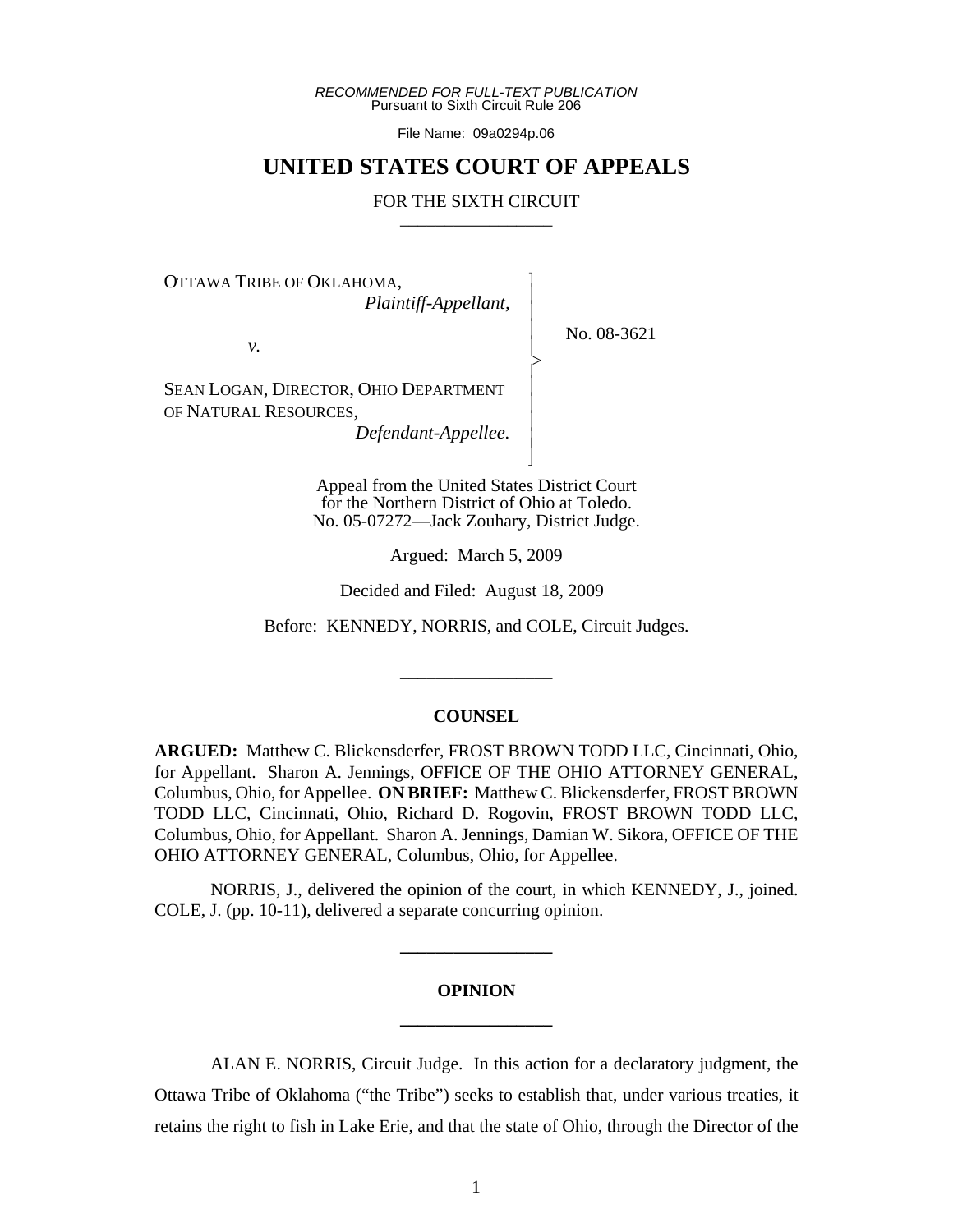Ohio Department of Natural Resources, defendant Sean Logan ("the State"), lacks the authority to regulate this activity. We hold that, because the Tribe, under these treaties, retained at most a right of occupancy to the lands in Ohio, and this right was extinguished upon abandonment, any related fishing rights it may have reserved were similarly extinguished when the Tribe removed west of the Mississippi. We therefore affirm the judgment of the district court.

#### **I.**

The facts of this case are a matter of historical record. The Tribe, through a series of treaties executed during the late 18th and early 19th centuries, was displaced from northern Ohio to Kansas and then later to Oklahoma, where its members currently reside. Invoking several of these treaties, the Tribe now seeks to begin a commercial fishing enterprise on Lake Erie. The Tribe's claim that it has the right to operate this enterprise without regard to Ohio's commercial fishing regulations, and the state's rejection of that claim, resulted in this lawsuit.

The treaties at issue in this case are several–but not all–of those by which the United States, over a period of several decades, dealt with the Tribe and ultimately removed it from northern Ohio. They are: (1) the Treaty of Greenville, Aug. 3, 1795, 7 Stat. 49 (hereinafter "Treaty of Greenville"); (2) the Treaty of Fort Industry, which actually consists of two separate treaties: the Connecticut Land Company Treaty, July 4, 1805, Gales & Seaton, 1 American State Papers: Indian Affairs 696 (1832), *available at* http://earlytreaties.unl.edu/treaty.00044.html (hereinafter "CLC Treaty"), and the United States Treaty, July 4, 1805, 7 Stat. 87 (hereinafter "U.S. Treaty"); (3) the Treaty of Detroit, Nov. 17, 1807, 7 Stat. 105 (hereinafter "Treaty of Detroit"); (4) the Treaty of Maumee Rapids, Art. 1, Sept 29, 1817, 7 Stat. 160 (hereinafter "Treaty of Maumee Rapids"); and (5) the Treaty of 1831, Aug. 30, 1831, 7 Stat. 359 (hereinafter "Treaty of 1831"). We briefly summarize those treaties.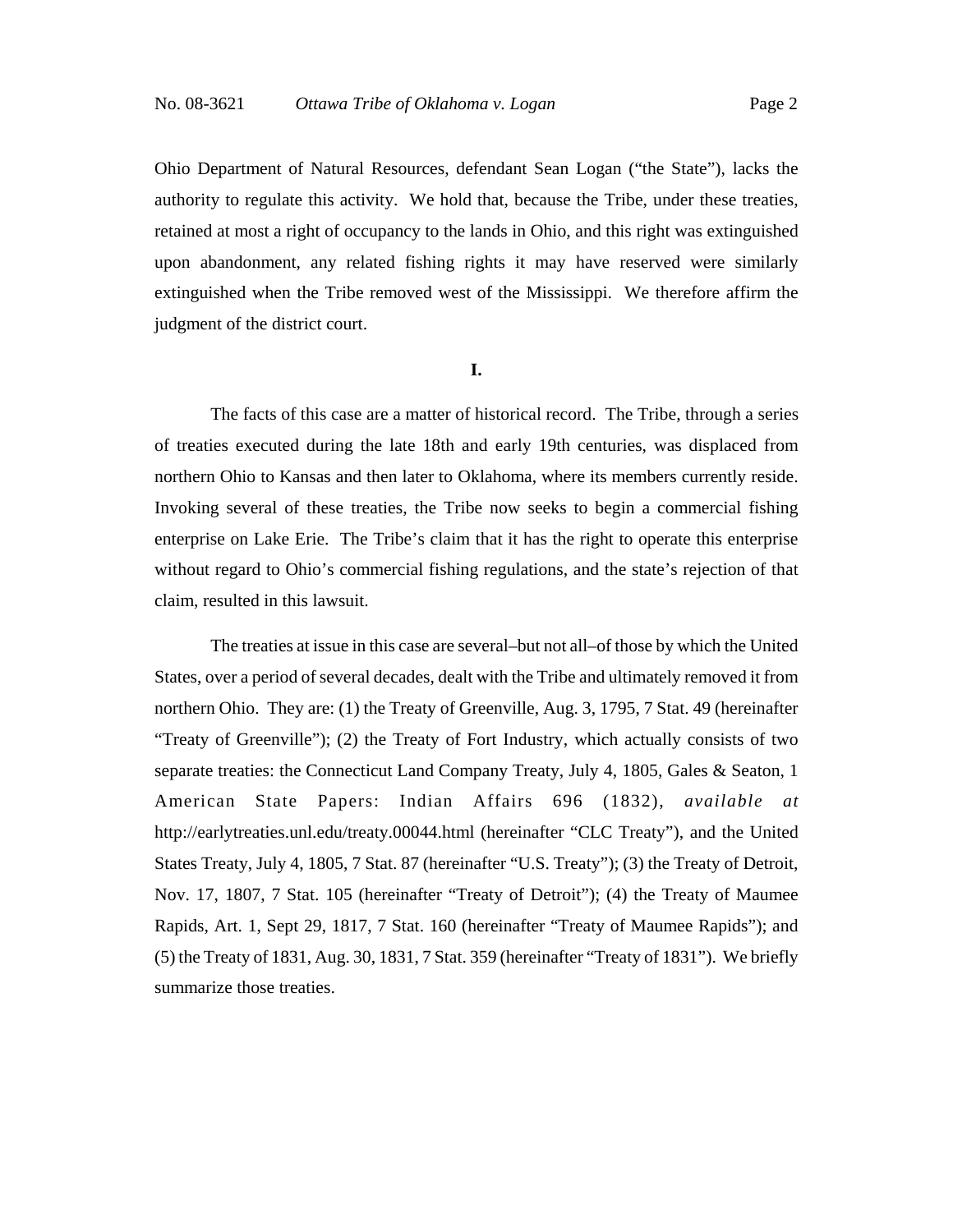By the Treaty of Greenville, which brought to an end a conflict between the United States and a number of Indian<sup>1</sup> tribes residing in Ohio and Indiana, the tribes ceded to the United States more than one half of the present state of Ohio. Under the treaty, the United States "relinquish[ed] their claims to all other Indian lands" (with a few irrelevant exceptions) in Ohio. Treaty of Greenville arts.  $3 \& 4$ . The eastern boundary of the Indian territory began at the mouth of the Cuyahoga River on Lake Erie, and generally ran south to the site of Fort Laurens, for just over 70 miles. The southern border of the lands reserved to the tribes began there and runs west-southwest into modern-day Indiana. To the northwest of this boundary was the land to which the United States relinquished its claims, which in Ohio consisted largely of Royce Areas<sup>2</sup> 53, 54, 66, 87, 88, 99, and all of the smaller Royce Areas encompassed in them. *See* Charles C. Royce, Indian Land Cessions in the United States, Royce Map of Ohio, *reprinted in* II 18th Annual Report of the Bureau of American Ethnology–1896-97 (1899) (hereinafter "Royce, Land Cessions"). The treaty is silent as to any northern border for the land to which the United States relinquished its claims, and the parties dispute whether the Indian lands encompassed part of Lake Erie.

The Indian tribes later ceded some of the land relinquished to them by the Greenville Treaty in the Treaty of Fort Industry, which, as noted above, actually is comprised of two treaties: the CLC Treaty and the U.S. Treaty, both signed on July 4, 1805. The CLC Treaty conveyed Royce Area 53 to the Connecticut Land Company, and the U.S. Treaty similarly conveyed Royce Area 54 to the United States. CLC Treaty; U.S. Treaty art. II. Taken together, these treaties ceded away all of the land the Indian tribes had retained under the Treaty of Greenville to the east of a line running north and south drawn 120 miles west of the Pennsylvania border. The Tribe does not argue that either of these treaties *created* fishing rights in Lake Erie, but instead contends that they "did not extinguish the Ottawas' fishing rights reserved under the Treaty of Greenville."

<sup>&</sup>lt;sup>1</sup>We recognize that the word "Indian," when used to describe the members of the Ottawa and other Native American tribes, may seem to some people an offensive term. However, the parties to this dispute both employ this term, as do the historical materials at issue here, and so we feel comfortable that our use of it in this opinion will not be interpreted as a slight to the people who inhabited this land before the arrival of European settlers.

**<sup>2</sup>** The areas referred to as "Royce areas" throughout this opinion are so named after Charles C. Royce, who created complete maps of the distinct pieces of land relinquished by the Indians to the United States in each respective treaty. Each "Royce Area" on a "Royce Map" corresponds to a distinct parcel of land ceded to the United States in a distinct treaty. *See* Appendix A.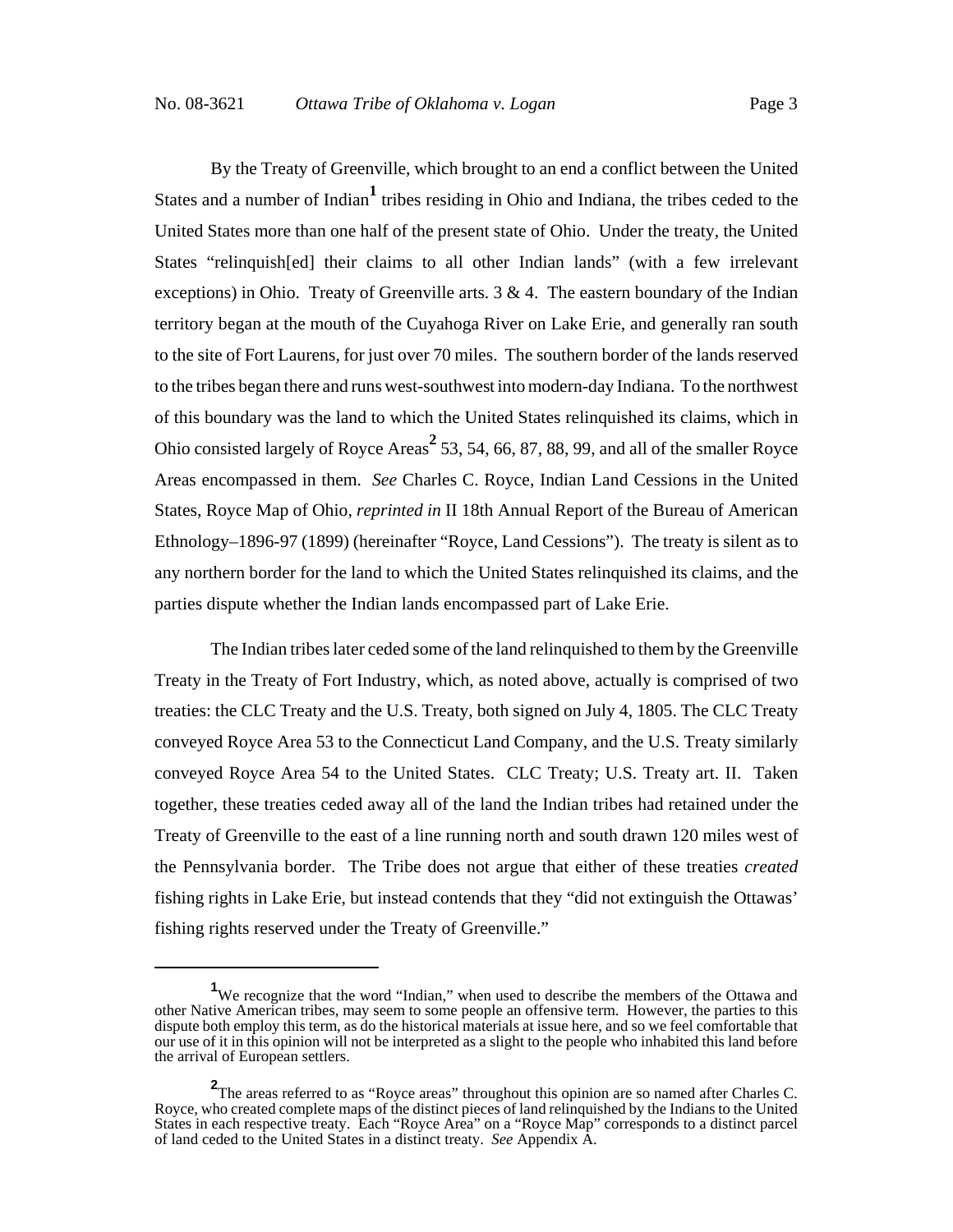At this point various Indian tribes, including the Ottawa, still retained possession of a significant portion of Ohio, but the expansion of our young republic was to continue at the expense of the tribes. In the Treaty of Detroit, signed in 1807, the Indian tribes ceded Royce Area 66 to the United States. The portion of Royce Area 66 lying in Ohio was a relatively small right triangle of land, bordered on the north (for our purposes) by the Michigan-Ohio border, on the west by a line running directly north from the mouth of the Auglaize River to the border of Michigan, and on the southeast hypotenuse by the middle of the Maumee River,**<sup>3</sup>** from its mouth on Lake Erie upriver to the mouth of the Auglaize River. Treaty of Detroit art. I. The legal description used in the conveyance included a portion of Lake Erie bordering the present state of Michigan, but not Ohio. The treaty further provided that "[i]t is further agreed and stipulated, that the said Indian nations shall enjoy the privilege of hunting and fishing on the lands ceded as aforesaid, as long as they remain the property of the United States." Treaty of Detroit art. V. The Tribe argues that this is evidence both that it retained fishing rights to Lake Erie in the Treaty of Greenville, and also that it continued to retain these rights in the Treaty of Detroit.

Ten years later, in 1817, the Wyandot Indian tribe ceded Royce Area 87 to the United States through the Treaty of Maumee Rapids, bringing U.S. ownership of the modern-day state of Ohio nearly to completion. Royce Area 87 includes most of the Indian territory in Ohio lying west of Royce Areas 53 and 54, and south of the Miami River.**<sup>4</sup>** Six other tribes, including the Ottawas, "accede[d]" to the cession. Treaty of Maumee Rapids, art. 3. Also by the treaty, the Ottawa, Pottawatomie, and Chippewa tribes ceded to the United States Royce Area 88, a conveyance not at issue in this appeal.

Finally, in the Treaty of 1831, the United States purchased the small tracts of land reserved to the Ottawas in the Treaties of Detroit and Maumee Rapids. Treaty of 1831, preamble. In addition, members of the Tribe living on those tracts agreed "to remove west of the Mississippi" river. The Treaty of 1831 was the first removal treaty entered into

**<sup>3</sup>** In the early 19th century this river was known also as the "Miami River" or "Miami of the Lake," and is referred to as such in several treaties, including the Treaty of Detroit. Treaty of Detroit art. I. These names are interchangeable and so we use the modern nomenclature for clarity.

**<sup>4</sup>** The Treaties of Maumee Rapids and Detroit each left the Indians with some very small portions of land encompassed by Royce Areas 66 and 87. However, because the tribes subsequently entered into removal treaties from the entire area, these minor reservations are not relevant to our analysis in this case.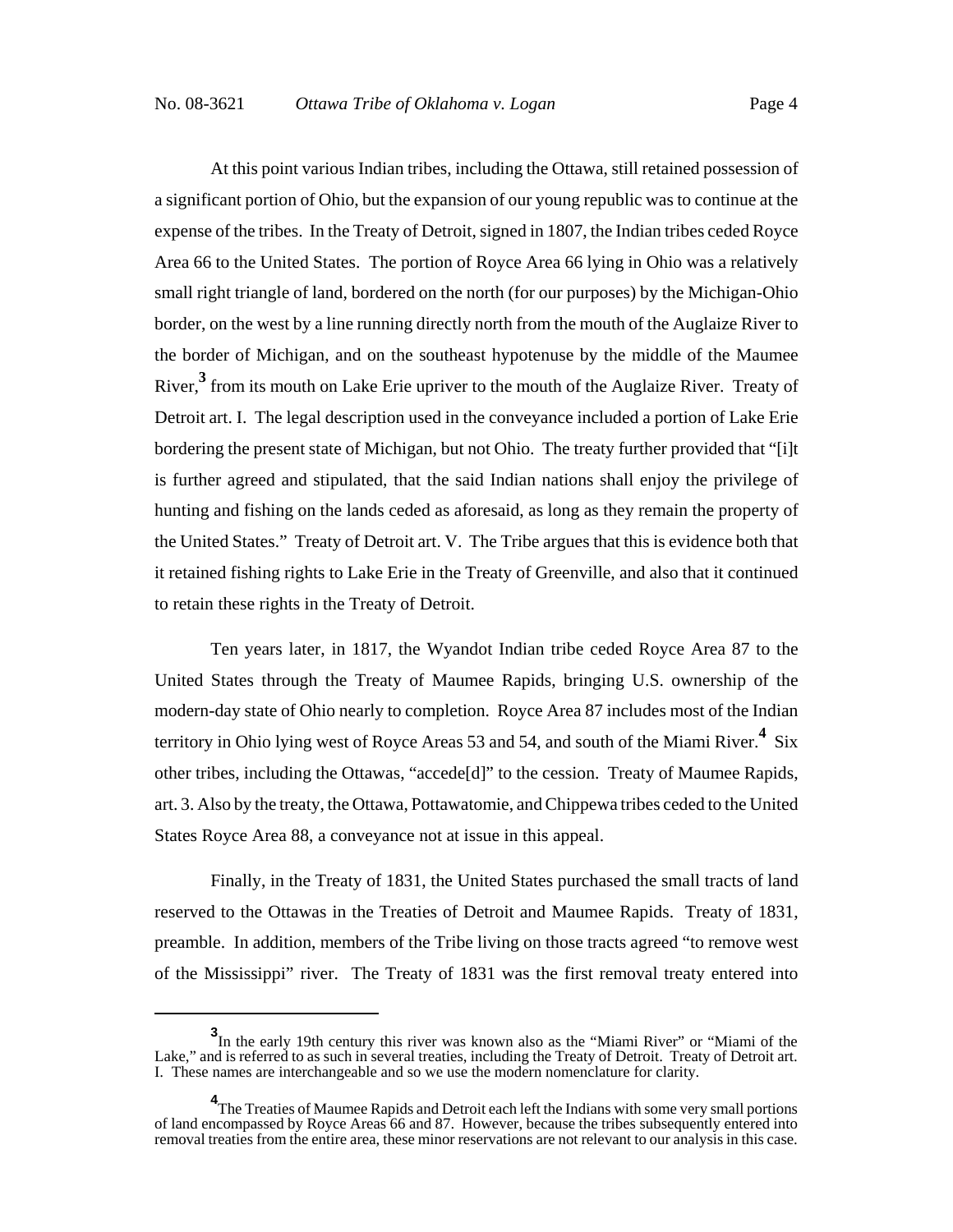between the United States and the Ottawa tribe, and effectively removed the Tribe from Ohio, leaving only a handful of Ottawas on some small plots of land. More removal treaties followed, and by the end of the decade, the Ottawas had conveyed all of their lands in Ohio to the United States. Although a few Ottawas remained in Ohio for some time, to our knowledge all of them eventually departed, and the Tribe does not suggest otherwise. By 1839, the main tribal organization had transferred to Kansas. The Tribe argues that, even though it was effectively removed from Ohio by the Treaty of 1831, the treaty's language was insufficiently explicit to extinguish the fishing rights the Indians retained under the Treaty of Detroit. Moreover, because the Treaty of 1831 expressly limits itself to purchasing rights established in the Treaties of Detroit and Maumee Rapids, it has no effect on the fishing rights established in the Treaty of Greenville.

Relying on the treaties described above, the Tribe brought suit in the district court against the State, seeking a declaratory judgment that, among other things, <sup>5</sup> the Tribe could carry out its plan to fish commercially in Lake Erie, with only minimal regulatory intrusion by the State. The State first moved to dismiss based on its interpretation of the treaties discussed above, and the district court denied this motion. The State then moved for summary judgment based on laches. The district court requested supplemental briefing on interpretation of the relevant treaties, and the parties complied. The district court granted the State's motion for summary judgment based on laches for all claims except that regarding fishing rights on Lake Erie. For that claim, it granted summary judgment to the State based on its interpretation of the above treaties. *Id.* at 14-23. The Tribe appeals only the latter decision.

#### **II.**

We review a district court's decision granting a motion for summary judgment de novo. *Keweenaw Bay Indian Cmty. v. Naftaly*, 452 F.3d 514, 521 (6th Cir. 2006).

**<sup>5</sup>** Not at issue here are the Tribe's additional requests for declaratory judgment regarding their alleged rights to hunt in Ohio and fish in its inland waterways, also without being subject to regulation by the state of Ohio. The Tribe does not challenge the district court's ruling on those issues, and so we do not review that decision.

We also stress that, although this case raises a host of difficult issues of first impression in this circuit–and the country–we seek to decide this case on the narrowest possible grounds and express no opinion as to any issues except those which are discussed below.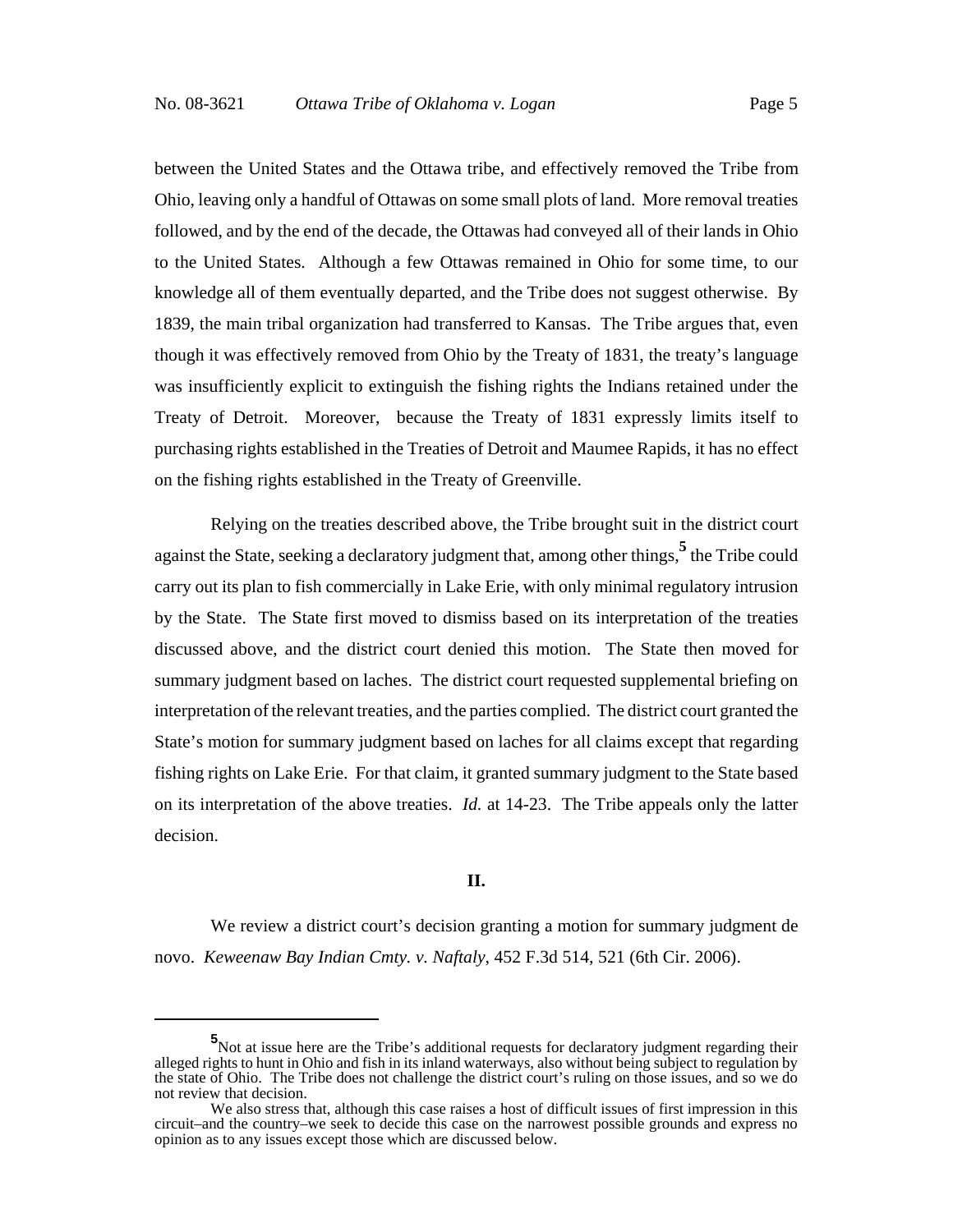This is a deceptively straightforward case. There are numerous treaties at issue here, but essentially, under the Treaty of Greenville the United States acquired Indian lands south of the treaty's east-west line and relinquished its claims to Indian lands north of the line. By the remaining treaties at issue here the Ottawas and other Indian tribes ceded that land to the United States in a piecemeal fashion. The gist of the Tribe's argument is that under the Treaty of Greenville, it reserved fishing rights to the Lake, and none of the subsequent treaties ceded away those rights. The Treaty of Greenville is therefore the keystone of the Tribe's position in this case, without which the remainder of its arguments collapse.

The United States Supreme Court has had occasion to explain its view of the Treaty of Greenville with some precision. In *Williams v. City of Chicago,* 242 U.S. 434 (1917), the Court addressed a claim by the Pottawatomie Tribe that, pursuant to several treaties between itself and the United States, it owned a portion of land within the city of Chicago. The Pottawatomies, like the Ottawas, had initially resided on land in this area reserved to them in the Treaty of Greenville, but through a series of subsequent treaties had ceded that land to the United States. *Id.* at 436. The Pottawatomie's claim proceeded on the theory that it had never conveyed to the United States its interest in the lakebed of Lake Michigan, so that when a portion of the lakebed was filled in in order to expand downtown Chicago, that filled-in portion of the lake still belonged to the Indians. *Id.* They sought to exercise their claimed rights by either excluding non-Indians from the landfilled areas, or selling the land to the United States. *Id.* at 436-37. The Court offered this brief and apposite analysis:

By the Treaty of Greenville the United States stipulated with the Pottawatomies and other Indians that generally in respect of a large territory westward of a line passing through Ohio, "The Indian tribes who have a right to those lands, are quietly to enjoy them, hunting, planting, and dwelling thereon so long as they please, without any molestation from the United States; but when those tribes, or any of them, shall be disposed to sell their lands, or any part of them, they are to be sold only to the United States; and until such sale, the United States will protect all the said Indian tribes in the quiet enjoyment of their lands against all citizens of the United States, and against all other white persons who intrude upon the same." We think it entirely clear that this treaty did not convey a fee simple title to the Indians; that under it no tribe could claim more than the right of continued occupancy; and that when this was abandoned all legal right or interest which both tribe and its members had in the territory came to an end.

*Id.* at 437-38.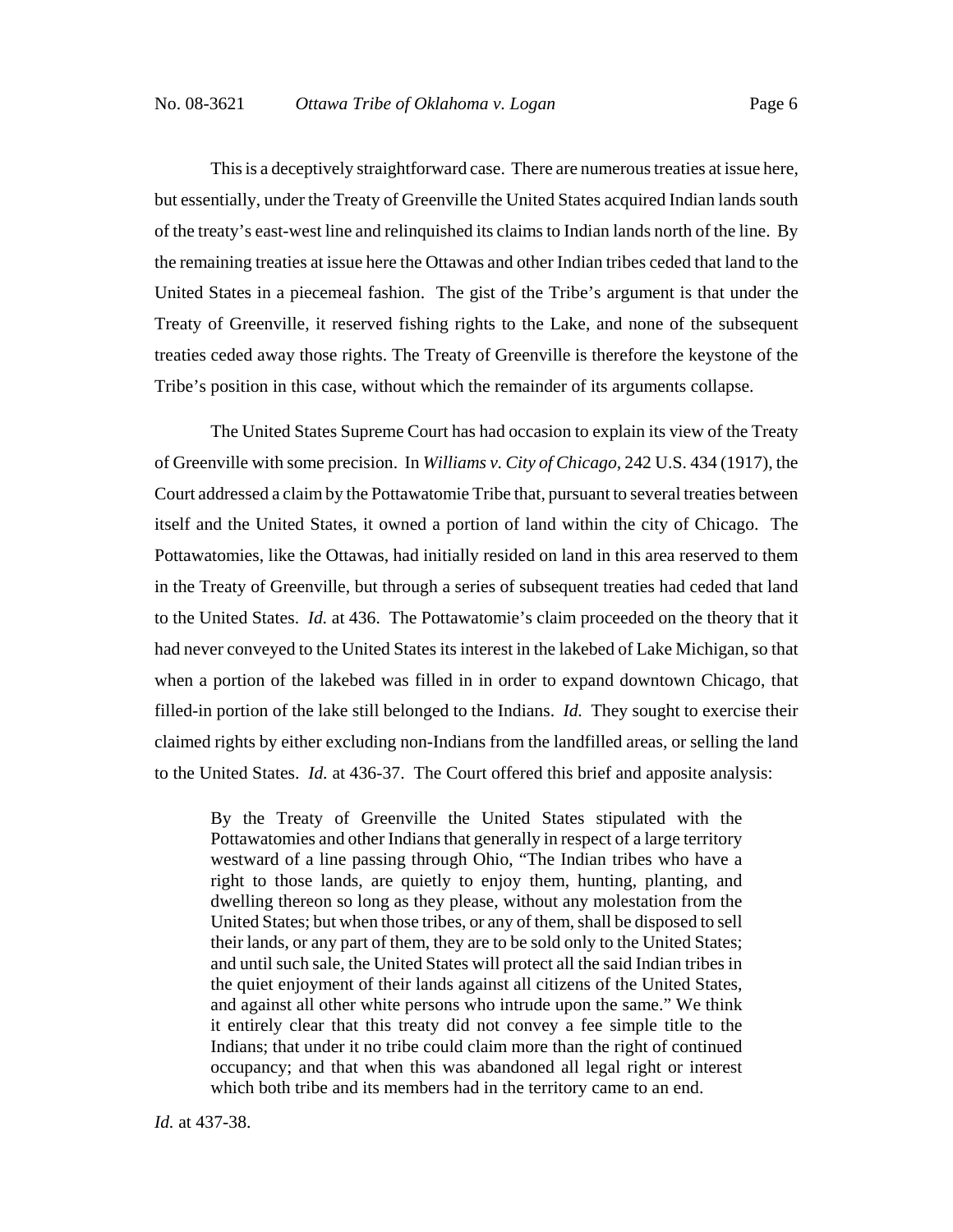It seems to us that *Williams* narrows our inquiry by placing two propositions beyond dispute: (1) the Indian tribes retained only a right of continued occupancy to territories reserved to them under the Treaty of Greenville, and (2) in the event that the tribes abandoned the territory, "all legal right or interest" they had to it is extinguished. In the case at bar, the Tribe concedes that it is bound by the first proposition: under the Treaty of Greenville it had only a right of occupancy to the lands of northwestern Ohio. In addition, the Tribe does not dispute that it abandoned northwestern Ohio when it was removed west of the Mississippi via the Treaty of 1831. Its claim, therefore, rests on demonstrating that its alleged fishing rights somehow survive, despite the *Williams* Court having ruled that, upon abandonment, "all legal right or interest which both the tribe and its members had in the territory came to an end." *Id.* at 438.

The Tribe attempts to do so by distinguishing between the fishing rights it seeks to exercise here, and the "land claim" at issue in *Williams*. But the Tribe suggests no reason why this difference matters, and we can see none. Whether one views fishing rights as either subsumed into the general right of occupancy, or instead as a stand-alone stick in the proverbial bundle of title, those rights were extinguished along with the right of occupancy when the Tribe abandoned the territory. If fishing rights are merely a feature of the larger right of occupancy, they would be extinguished upon abandonment along with the right of occupancy. *Cf. Williams*, 242 U.S. at 438. But even if we were to assume, for the sake of argument, that the fishing rights stand on their own as some kind of independent property right, we would nevertheless be compelled to conclude that, if abandonment extinguished rights to land that the Treaty of Greenville *specifically* granted to the tribes, then so would it extinguish alleged fishing rights that are not mentioned in the treaty at all. Moreover, the right to fish is merely the kind of "legal right or interest" examined by the Supreme Court in *Williams*; they too "came to an end" when the Tribe relocated to Kansas.

All of the subsequent treaties relevant to this case regarded land to which the tribes held the right of continued occupancy under the Treaty of Greenville. In each treaty, the Tribe ceded more and more land to the United States, in exchange for monetary compensation and the exception of occasional reservations of smaller portions of land. None of these treaties granted the Tribe stronger property rights than it had held previously. Accordingly, we conclude that, whatever fishing rights the Tribe may have retained under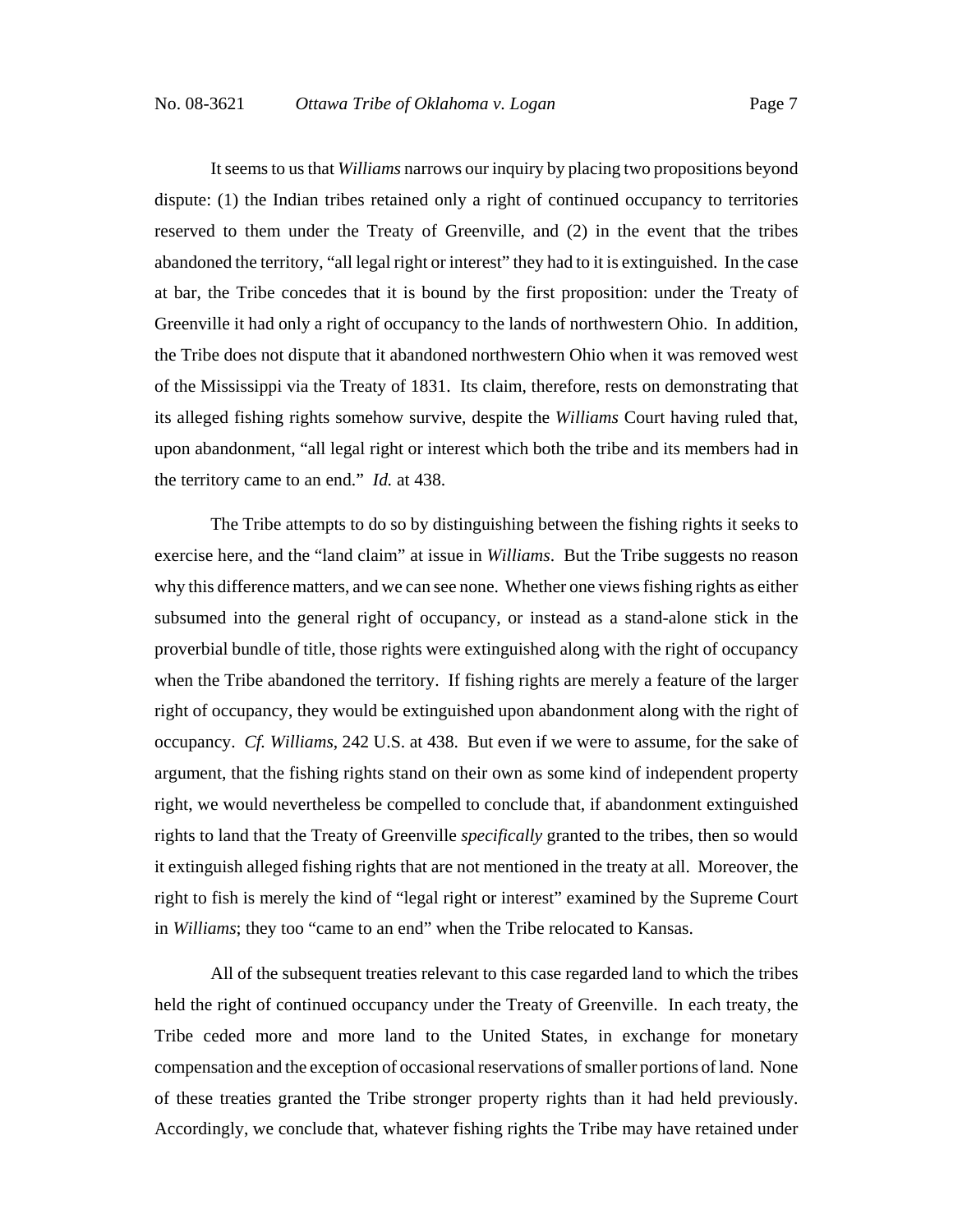the Treaties of of Fort Industry, Detroit, Maumee Rapids, and 1831, those rights were the same as, or lesser than, the rights it retained under the Treaty of Greenville, and therefore, applying the *Williams* rationale, were extinguished when the Tribe abandoned the land and removed west of the Mississippi.**6,7** *Id.*

## **III.**

The judgment of the district court is therefore **affirmed**.

**<sup>6</sup>** Abandonment is not to be confused with laches, an issue we decline to address today. Abandonment of rights stems from a physical removal from the area where those rights were exercised, with no expectation of exercising the rights again, as occurred here as well as in *Williams*. Laches arises from an extended failure to exercise a right to the detriment of another party, and we express no opinion as to whether laches could apply to defeat the rights at issue here.

**<sup>7</sup>**<br>Although it does not bear on our decision, we also note in passing that victory for the Tribe in its fishing rights claim could have implications beyond rights to fish on Lake Erie. At oral argument counsel for the Tribe acknowledged that, should it prevail, the Tribe could conceivably seek to prevent private parties, both commercial and noncommercial, from interfering with its fishing rights, by enjoining them from fishing Lake Erie, seeking to abrogate commercial fishing deeds to portions of the Lake, or even requiring private parties to remove physical items, such as docks, from the lake. Furthermore, counsel also acknowledged that prevailing in this case could open the door to claims broader than fishing rights, such as a right to mine the significant salt deposits lying beneath the lakebed of Lake Erie.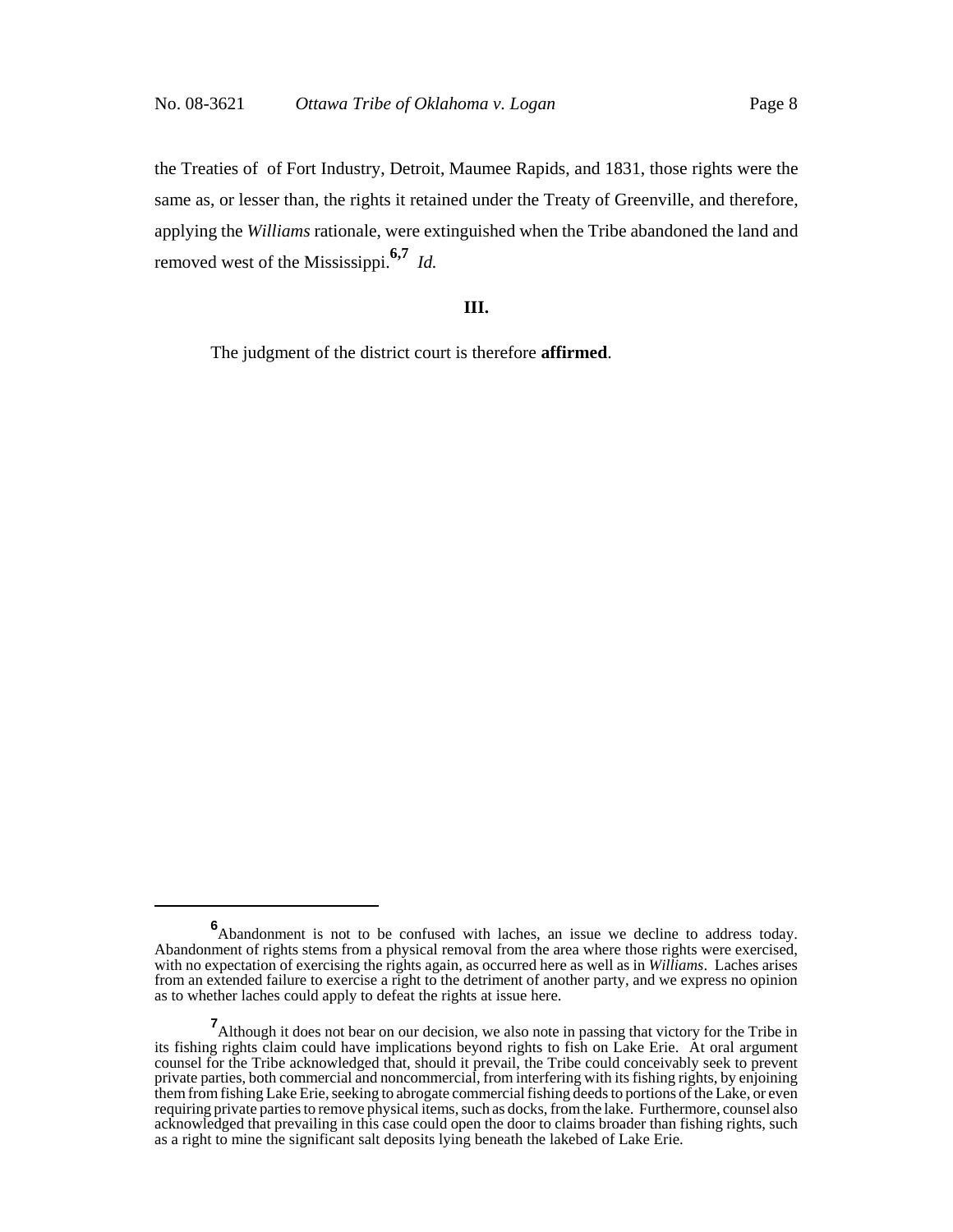## **APPENDIX A**

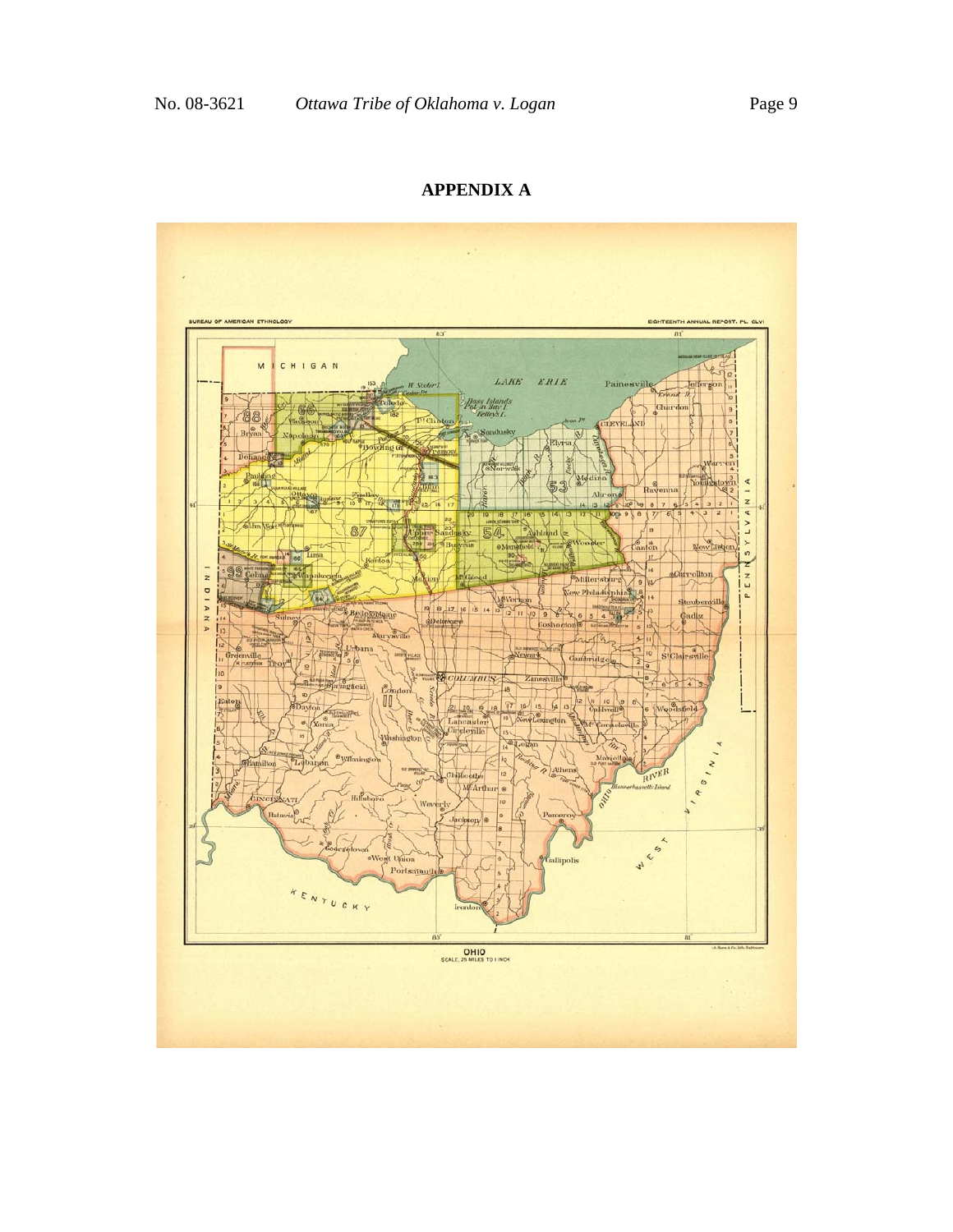## **CONCURRENCE \_\_\_\_\_\_\_\_\_\_\_\_\_\_\_\_\_\_\_\_\_**

**\_\_\_\_\_\_\_\_\_\_\_\_\_\_\_\_\_\_\_\_\_**

COLE, Circuit Judge, concurring. Today we apply the *Williams* rationale and conclude that whatever fishing rights the Tribe retained under the Treaty of Greenville were extinguished when the Tribe abandoned northwestern Ohio. I write separately only to express my view that the *Williams* decision need not have been dispositive had the Tribe provided sufficient evidence to raise a genuine issue of material fact as to the nature of the Tribe's usufructuary rights, i.e., hunting, fishing and gathering rights. The *Williams Court* held that the Treaty of Greenville only "conveyed to the tribes a right of continued occupancy to the lands located in the treaty-reserved territories and that all legal right or interest the tribe had in the land came to an end when it abandoned the territory." *Williams v. City of Chicago*, 242 U.S. 434, 438 (1917). The majority reasons that under *Williams*, whatever the nature of the Tribe's fishing rights, those rights were extinguished when occupancy ended. I, however, am not convinced that we are fully bound by *Williams* in all cases dealing with usufructuary rights under the Treaty of Greenville. To the extent that our decision may be read to advance that proposition, I disagree.

I am not persuaded that *Williams* compels the conclusion that regardless of the nature of the Tribe's fishing rights, all of the Tribe's usufructuary rights were automatically abrogated when the Tribe abandoned the territory. Supreme Court precedent explains that treaty-reserved non-exclusive rights of use are not dependent on title or the right of occupancy. *See Kennedy v. Becker*, 241 U.S. 556, 562 (1916); *United States v. Winans*, 198 U.S. 371, 381 (1905). Therefore, usufructuary rights may exist even where a tribe no longer has the right to occupy the land associated with those rights. *See Minn. v. Mille Lacs Band of Chippewa Indians*, 526 U.S. 172, 201-202 (1999) (holding that tribe held nonexclusiveusufructuary rights, which were not linked to land ownership, were not extinguished when the tribe ceded the land on which those rights were associated). To determine whether the Greenville Treaty language abrogates the Tribe's usufructuary rights when their occupancy ended, the Supreme Court instructs us "to look beyond the written words of the Treaty to the larger context that frames the Treaty, including 'the history of the treaty, the negotiations, and the practical construction adopted by the parties.'" *Minn.*, 526 U.S. at 196 (quoting